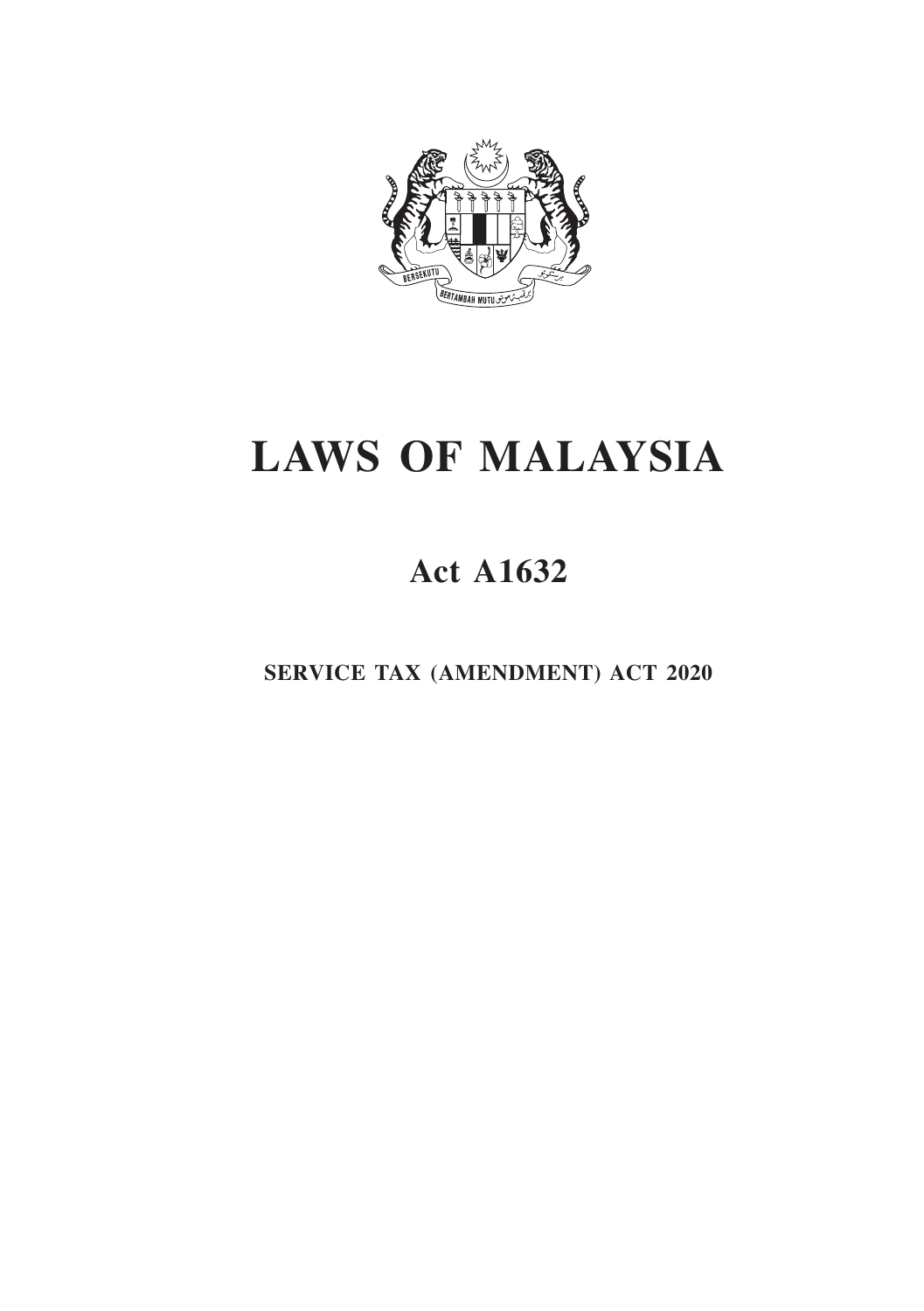| Date of Royal Assent                  | $\cdots$ |  | 31 December 2020 |  |
|---------------------------------------|----------|--|------------------|--|
| Date of publication in the<br>Gazette | $\cdots$ |  | 31 December 2020 |  |

**PERCETAKAN NASIONAL MALAYSIA BERHAD**<br>All rights reserved. No part of this publication may be reproduced, stored in a retrieval system or transmitted in any form or by any means<br>electronic, mechanical, photocopying, record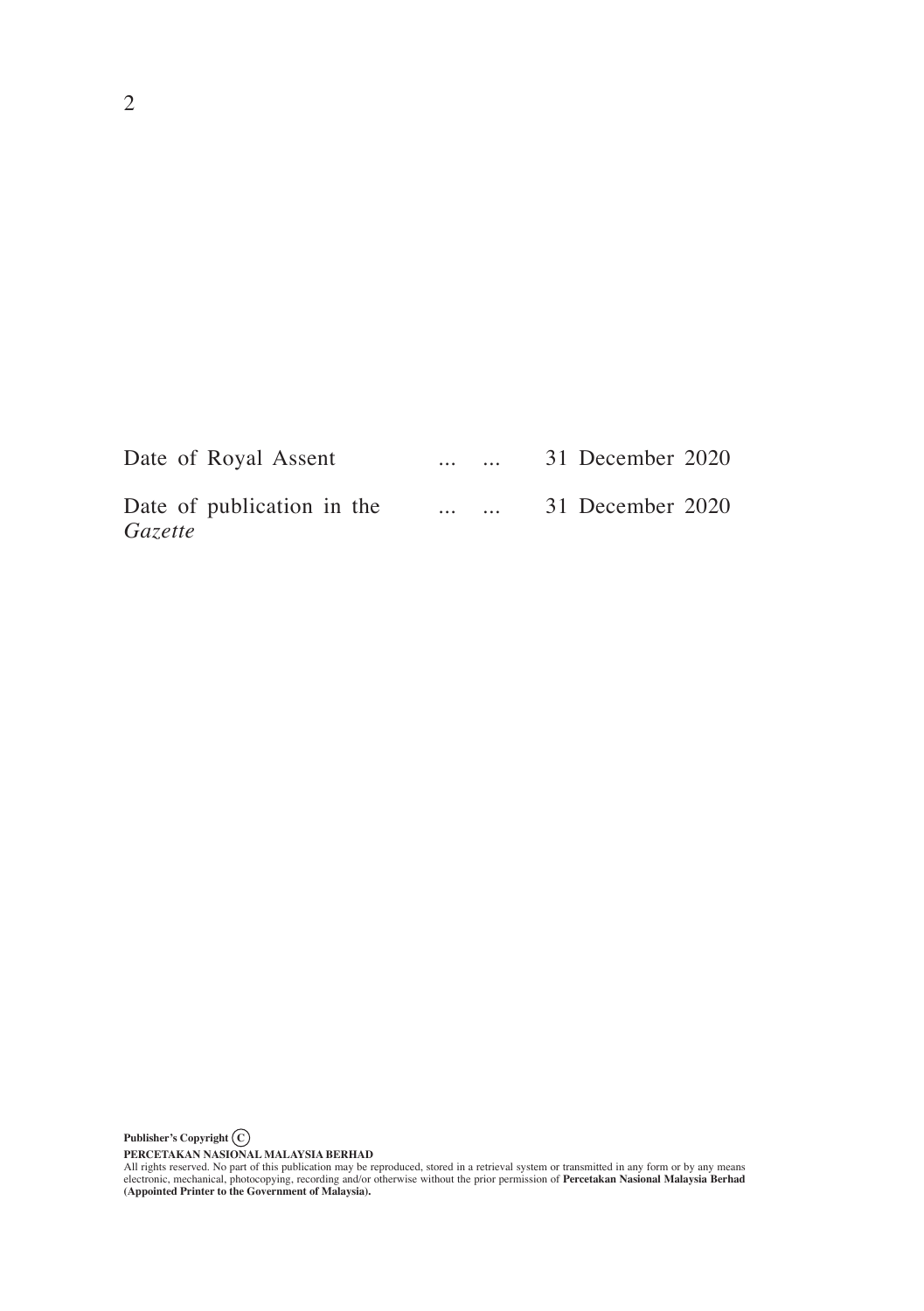# **LAWS OF MALAYSIA**

# **Act A1632**

# **SERVICE TAX (AMENDMENT) ACT 2020**

An Act to amend the Service Tax Act 2018.

 $[$ 

**ENACTED** by the Parliament of Malaysia as follows:

# **Short title and commencement**

**1.** (1) This Act may be cited as the Service Tax (Amendment) Act 2020.

(2) This Act comes into operation on a date to be appointed by the Minister by notification in the *Gazette*.

# **Amendment of section 2**

**2.** The Service Tax Act 2018 [*Act 807*], which is referred to as the "principal Act" in this Act, is amended in subsection  $2(1)$ —

*(a)* by inserting after the definition of "this Act" the following definition:

' "goods" means all kinds of movable property;';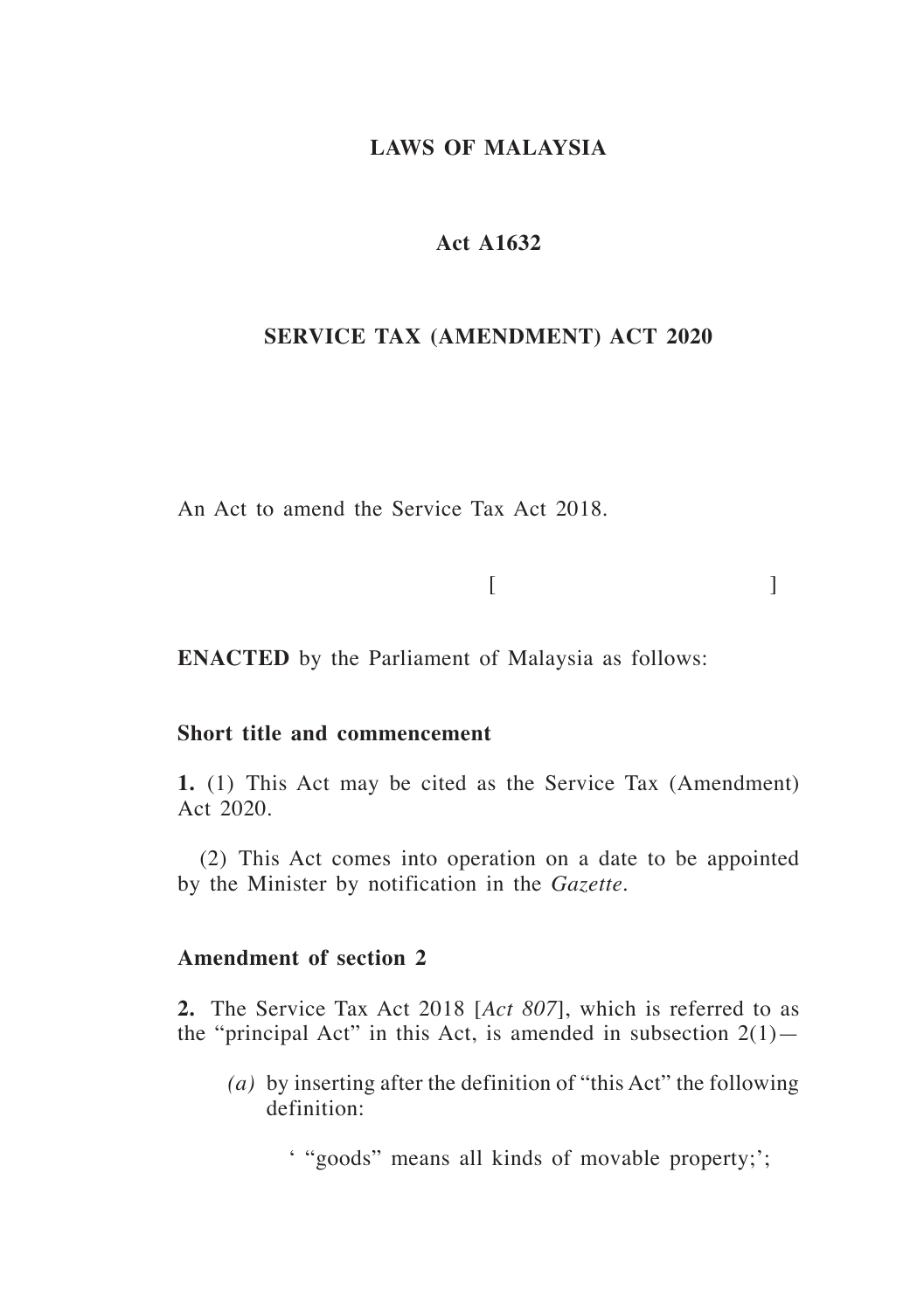- *(b)* in the English language text, in the definition of "foreign service provider", by substituting for the words "for buying and selling" the words "for buying or selling"; and
- *(c)* by inserting after the definition of "foreign service provider" the following definition:

' "conveyance" includes any vessel, train, vehicle, aircraft or any other means of transport by which persons or goods can be carried; '.

# **Amendment of section 18**

**3.** Subsection 18(1) of the principal Act is amended by substituting for the words "immediately succeeding" the words "immediately preceding".

#### **Amendment of section 19**

**4.** Paragraph 19(1)*(a)* of the principal Act is amended by substituting for the words "taxable services" the words "any taxable service".

#### **New section 20a**

**5.** The principal Act is amended by inserting after section 20 the following section:

#### "**Variation of registration**

**20a.** (1) Where a registered person makes a notification under section 19, the Director General may vary the person's registration or the particulars of the person's registration from the date the registered person ceased to carry on business of providing any taxable service.

(2) Where there is no notification made under section 19 and the Director General is satisfied that a registered person has ceased to provide any taxable service or has ceased to be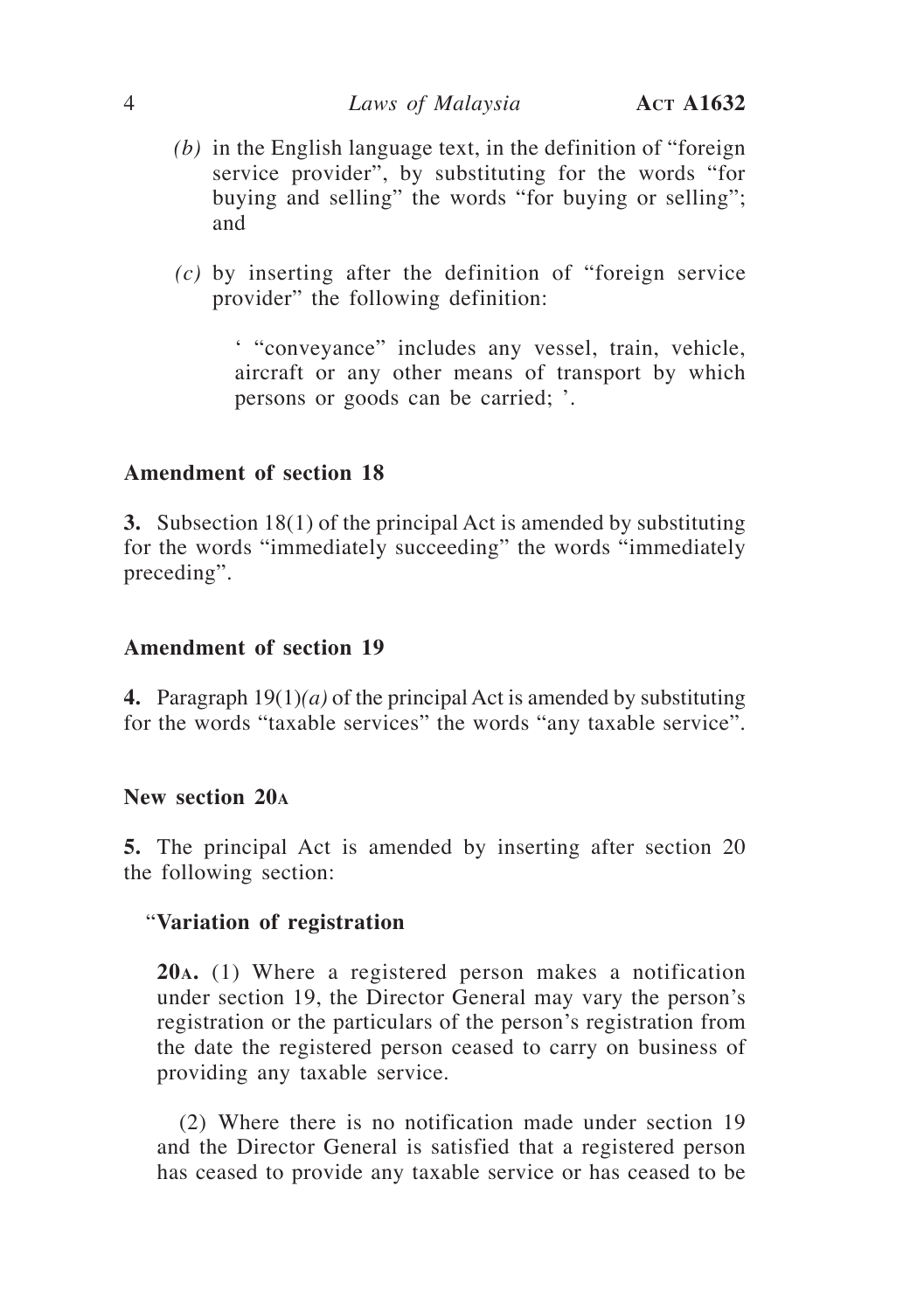liable to be registered under section 18, the Director General may vary the person's registration or the particulars of the person's registration from the date the registered person ceased to provide any taxable service.

(3) Where the Director General is satisfied that on the day on which the person was registered—

- *(a)* in the case of a person who was registered under section 13, the person was not liable to be registered under section 12, was not providing any taxable service or has ceased to provide any taxable service; or
- *(b)* in the case of a person who was registered under section 14, the person was not providing any taxable service or has ceased to provide any taxable service,

the Director General may vary the registration of such person or the particulars of registration of such person with effect from the date as determined by the Director General in the notification in writing to such person.".

# **Amendment of section 27**

**6.** Subsection 27(1) of the principal Act is amended by substituting for the words "26(8), 26 $A(4)$ " the words "26(7), 26 $A(3)$ ".

# **Amendment of section 31**

**7.** Paragraph 31(1)*(b)* of the principal Act is amended by substituting for the words "26(8) or  $26A(4)$ " the words "26(7) or  $26A(3)$ ".

# **Amendment of section 32**

**8.** Subsection 32(2) of the principal Act is amended by substituting for the words "26(8) or 26 $A(4)$ " the words "26(7) or 26 $A(3)$ ".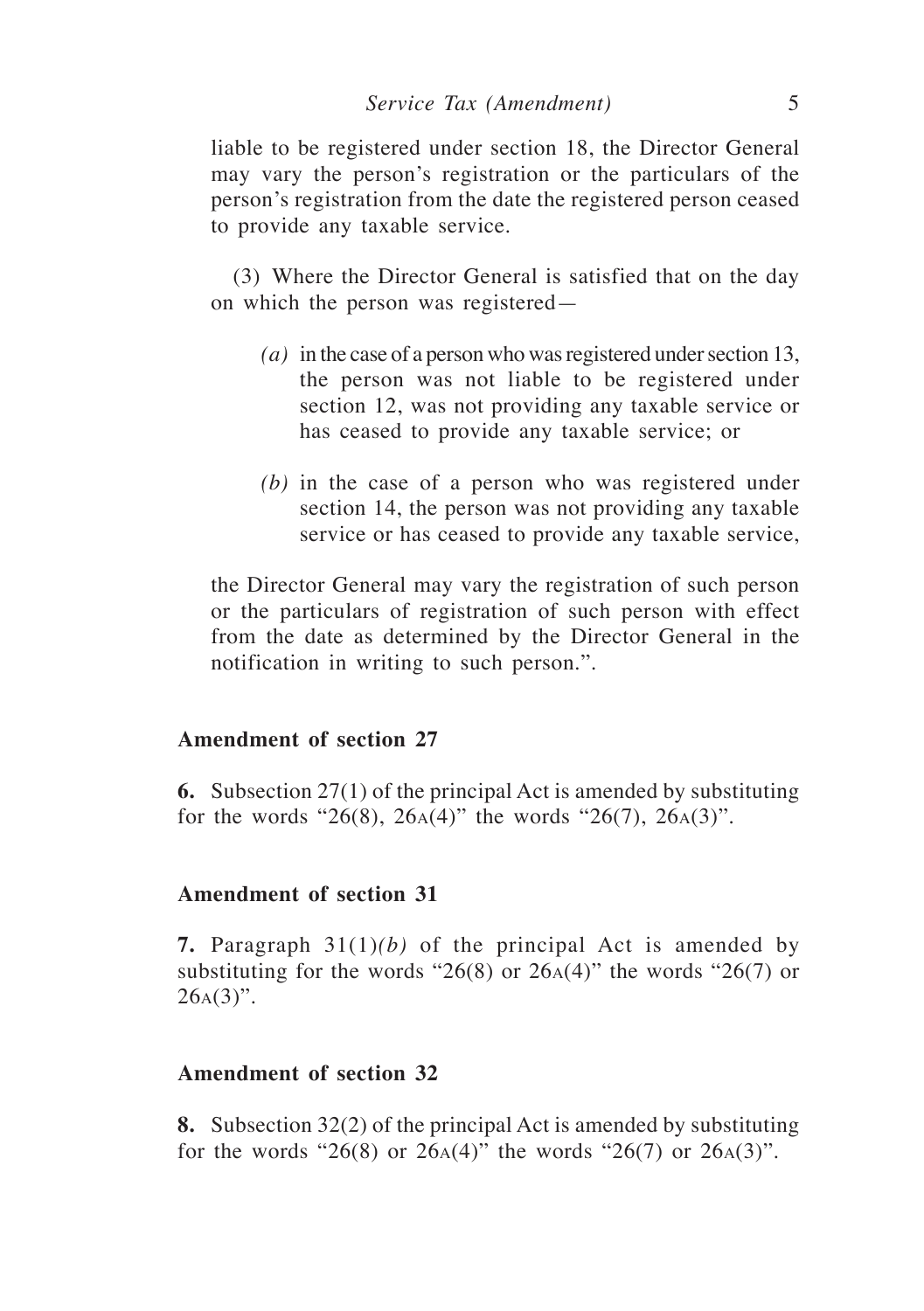# **New section 34a**

**9.** The principal Act is amended by inserting after section 34 the following section:

#### "**Refund by deduction of service tax**

**34a.** (1) The Director General may direct any registered person to deduct the amount of refund against the amount of service tax to be paid from his return in section 26 if the registered person has been granted refund of service tax under paragraph 34(3)*(b)* or has made a deduction under section 23 or 39.

(2) Where after the deduction has been made under subsection (1), there is any balance in the amount of refund, the balance shall be refunded to the registered person by the Director General.

(3) Notwithstanding subsection (2), the Director General may withhold the whole or any part of any amount refundable under subsection (2) to be credited to any following or subsequent taxable period and the Director General shall treat the amount credited as payment or part payment received from the registered person.".

#### **Amendment of section 40**

**10.** Section 40 of the principal Act is amended by deleting subsection (4).

# **Deletion of section 56a in Part IX**

**11.** The principal Act is amended by deleting section 56a in Part IX.

# **Amendment of section 56a in Part IXa**

**12.** Section 56a in Part IXa of the principal Act is amended by inserting after subsection (4) the following subsection: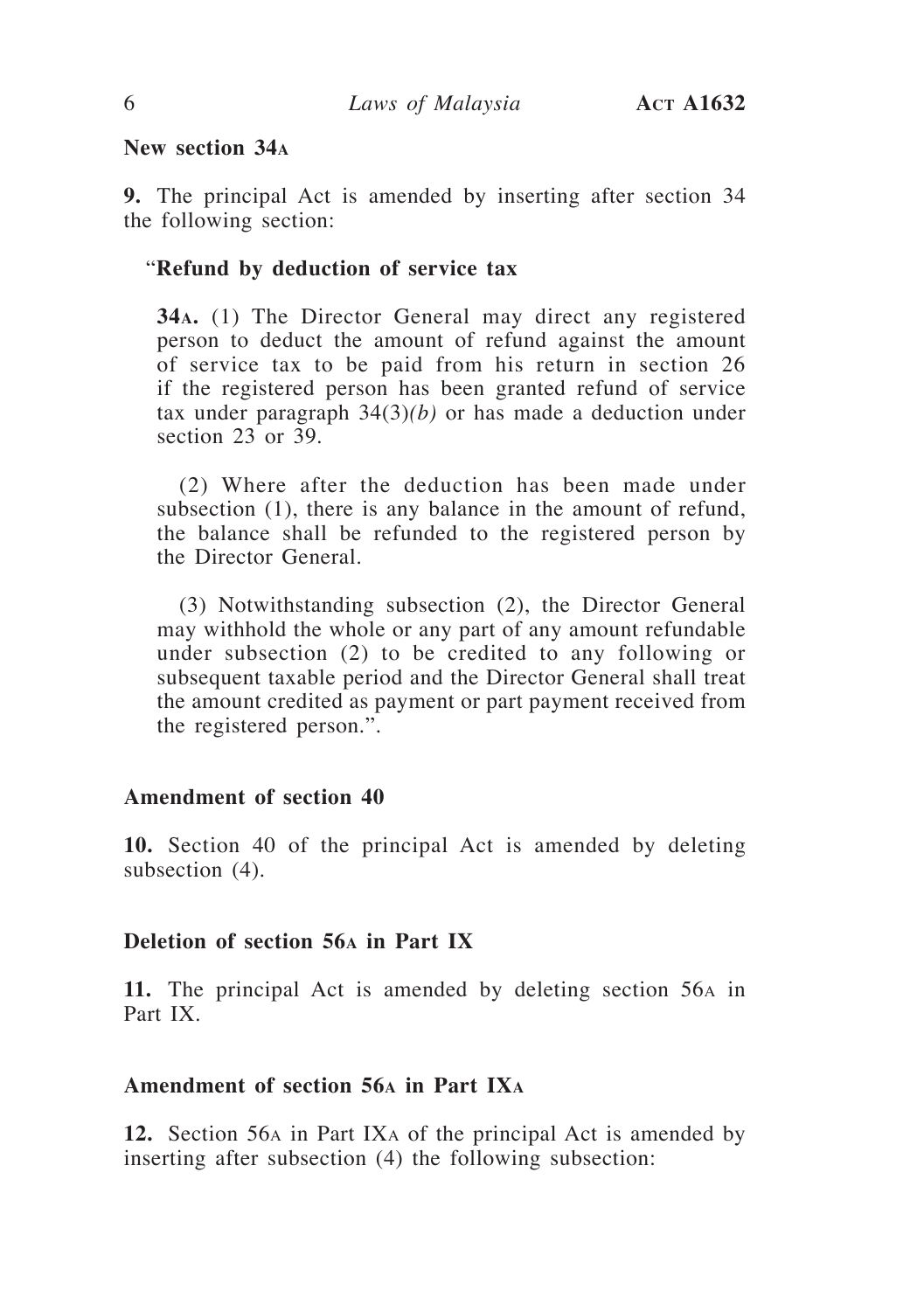"(4a) The Director General may, upon application in writing by any foreign registered person and subject to such conditions as he deems fit, approve service tax on any digital service provided by the foreign registered person to be due at the time the invoice is issued.".

# **New section 56ga**

**13.** The principal Act is amended by inserting after section 56<sup>g</sup> the following section:

#### "**Credit notes and debit notes**

**56ga**. Where any digital service is provided by any foreign registered person which involves the issuance and receipt of credit notes or debit notes under the prescribed circumstances and conditions, such foreign registered person shall make deduction or addition of service tax in his returns accordingly, and the credit notes and debit notes shall contain the prescribed particulars.".

# **Amendment of section 56h**

- **14.** Section 56h of the principal Act is amended—
	- *(a)* by inserting after subsection (4) the following subsection:

 "(4a) A foreign registered person who ceases to be liable to be registered under section 56<sub>p</sub> shall furnish a return not later than thirty days or such later date containing particulars as the Director General may determine in respect of that part of the last taxable period during which the foreign registered person was registered.";

- *(b)* in subsection (6), by substituting for the words "subsections  $(4)$  and  $(5)$ " the words "subsections  $(4)$ , (4a) and (5)"; and
- $(c)$  in paragraph  $(7)(a)$ , by substituting for the words "subsection (4) or  $(5)$ " the words "subsection (4),  $(4)$ or  $(5)$ ".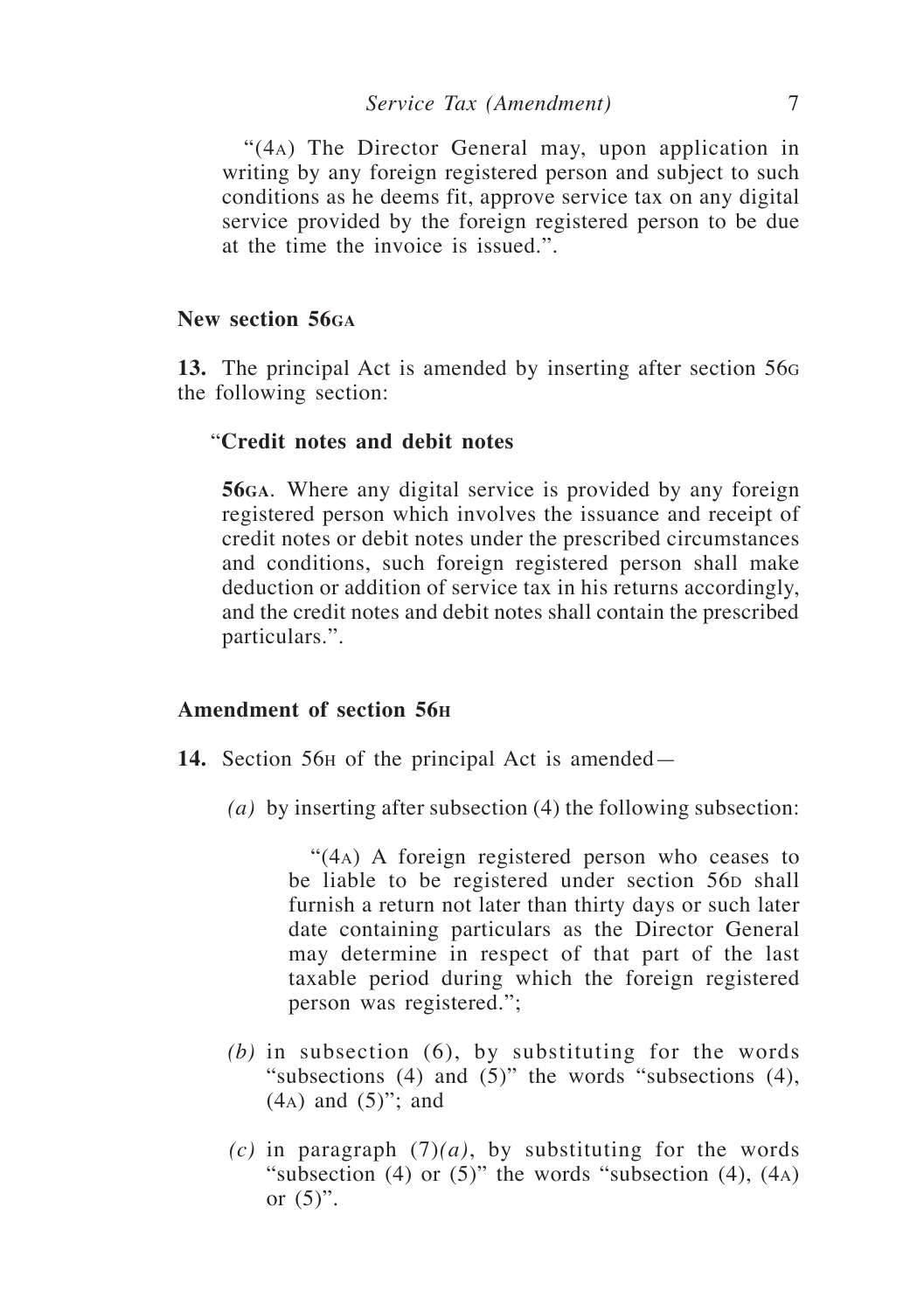# **Amendment of section 62**

**15.** Section 62 of the principal Act is amended—

- *(a)* in subsection (1), by inserting after the word "place" the words "or premises"; and
- *(b)* in subsection (3), by substituting for the words "or packages" the words ", packages or conveyance".

# **New section 62a**

**16.** The principal Act is amended by inserting after section 62 the following section:

# "**Power to seal**

**62a**. (1) Where by reason of its nature, size or amount it is not practicable to remove any goods, documents, articles or things seized under this Act, a proper officer of service tax may, by any means, seal the goods, documents, articles or things, or the places, premises, receptacles, packages or conveyances in which the goods, documents, articles or things are found.

(2) A person who, without lawful authority, breaks, tampers with or damages the seal referred to in subsection (1) or removes the goods, documents, articles, things, receptacles, packages or conveyances under seal, or attempts to do so, commits an offence and shall, on conviction, be liable to imprisonment for a term not exceeding five years or to a fine not exceeding one hundred thousand ringgit or to both.".

# **New sections 63a and 63b**

**17.** The principal Act is amended by inserting after section 63 the following sections:

#### "**Additional powers**

**63a**. (1) In addition to and without affecting the existing powers conferred under this Act, when escorting and guarding any person in custody, a proper officer of service tax shall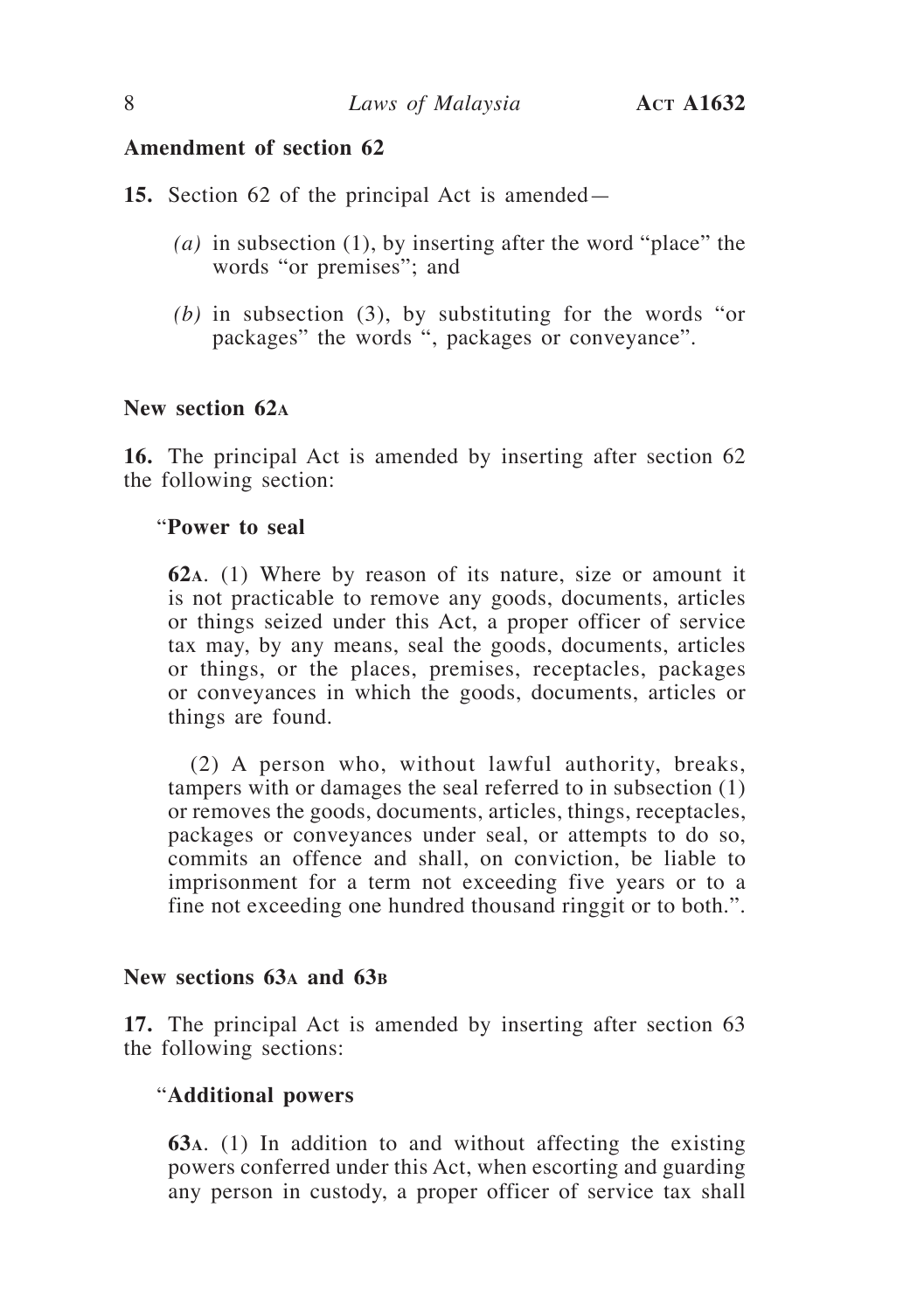have all the powers of a police officer of the rank of Corporal and below and the powers of a prison officer of the rank of Sergeant and below under the Prison Act 1995 [*Act 537*].

- (2) For the purposes of this Act—
	- *(a)* where an order, a certificate or any other act is required to be given, issued or done by an officer in charge of a Police District under any written law, such order, certificate or act may be given, issued or done by a senior officer of service tax, and for such purpose, the place where the order, certificate or act was given, issued or done shall be deemed to be a Police District under his charge; and
	- *(b)* a proper officer of service tax shall have all the powers conferred on an officer in charge of a police station under any written law, and for such purpose the office of such officer shall be deemed to be a police station.

#### **Powers of enforcement, inspection and investigation**

**63b.** For the purposes of this Act, a senior officer of service tax shall have all the powers of a police officer of whatever rank as provided for under the Criminal Procedure Code [*Act 593*] in relation to enforcement, inspection and investigation, and such powers shall be in addition to the powers provided for under this Act and not in derogation thereof.".

#### **New section 65a**

**18.** The principal Act is amended by inserting after section 65 the following section:

#### "**Evidence of agent provocateur admissible**

**65a.** (1) Notwithstanding any rule of law or the provisions of this Act or any other written law to the contrary, no agent provocateur shall be presumed to be unworthy of credit by reason only of his having attempted to abet or abetted the commission of an offence by any person under this Act if the attempt to abet or abetment was for the sole purpose of securing evidence against such person.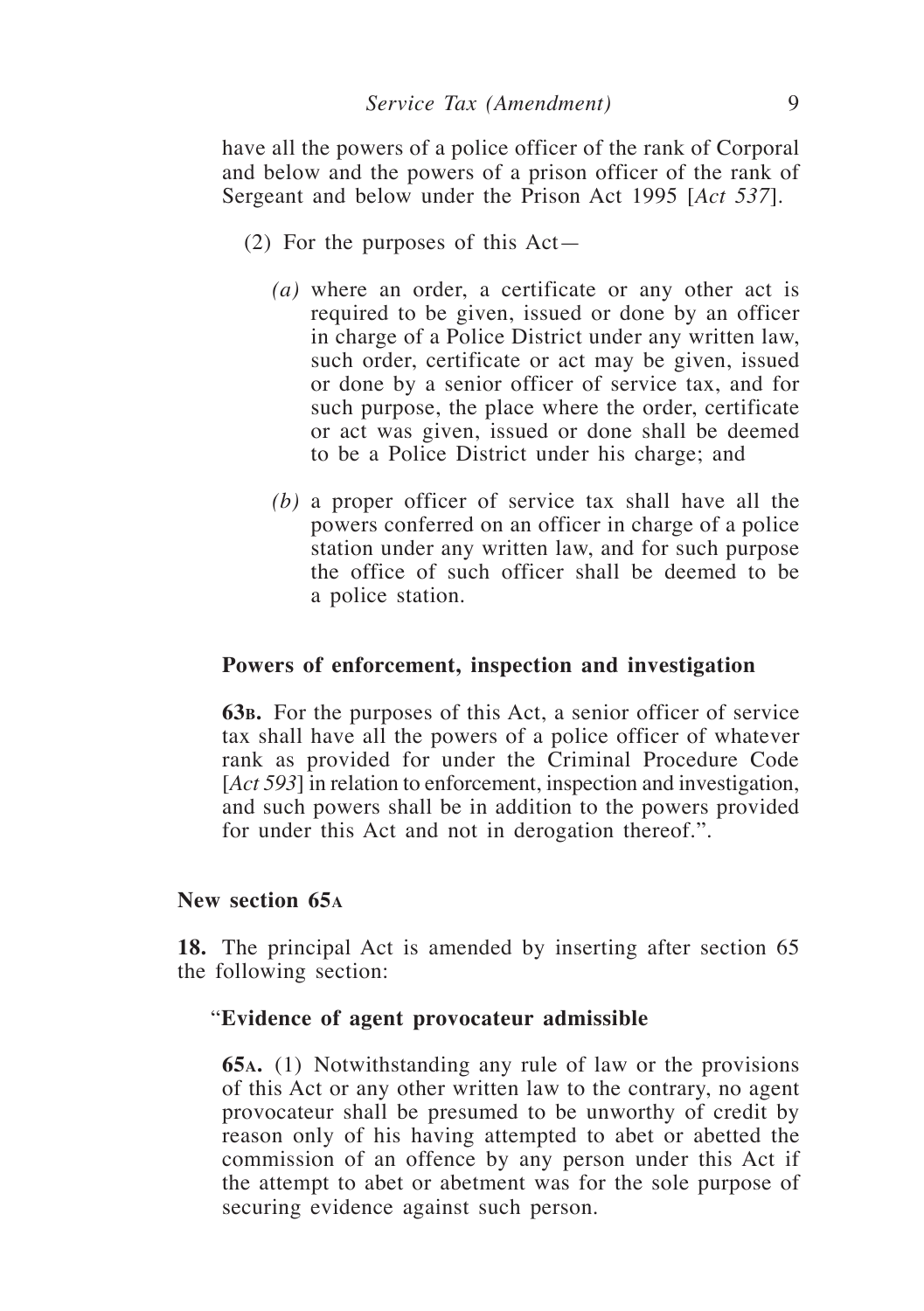(2) Notwithstanding any rule of law or the provisions of this Act or any other written law to the contrary, and that the agent provocateur is a police officer of whatever rank or an officer of service tax, any statement, whether oral or in writing made to an agent provocateur by any person who subsequently is charged with an offence under this Act shall be admissible as evidence at his trial.".

# **New section 73a**

**19.** The principal Act is amended by inserting after section 73 the following section:

# "**Improperly obtaining deduction of service tax**

**73a.** Any person who causes or attempts to cause the deduction of service tax under subsection  $23(1)$ ,  $34A(1)$  or  $39(2)$  for himself or for any other person of any amount in excess of the amount properly so deductible for him or for that other person commits an offence and shall, on conviction, be liable—

- *(a)* to a fine not exceeding fifty thousand ringgit or to imprisonment for a term not exceeding three years or to both; and
- *(b)* to a penalty of two times the amount deducted in excess of the amount properly so deductible.".

# **Amendment of section 82**

**20.** Subsection 82(1) of the principal Act is amended by substituting for the words "which is a registered person" the words "which is liable for any service tax due and payable".

# **Amendment of section 83**

**21.** Subsection 83(1) of the principal Act is amended—

*(a)* by substituting for the words "a registered person" the words "any person who is liable for any service tax due and payable";